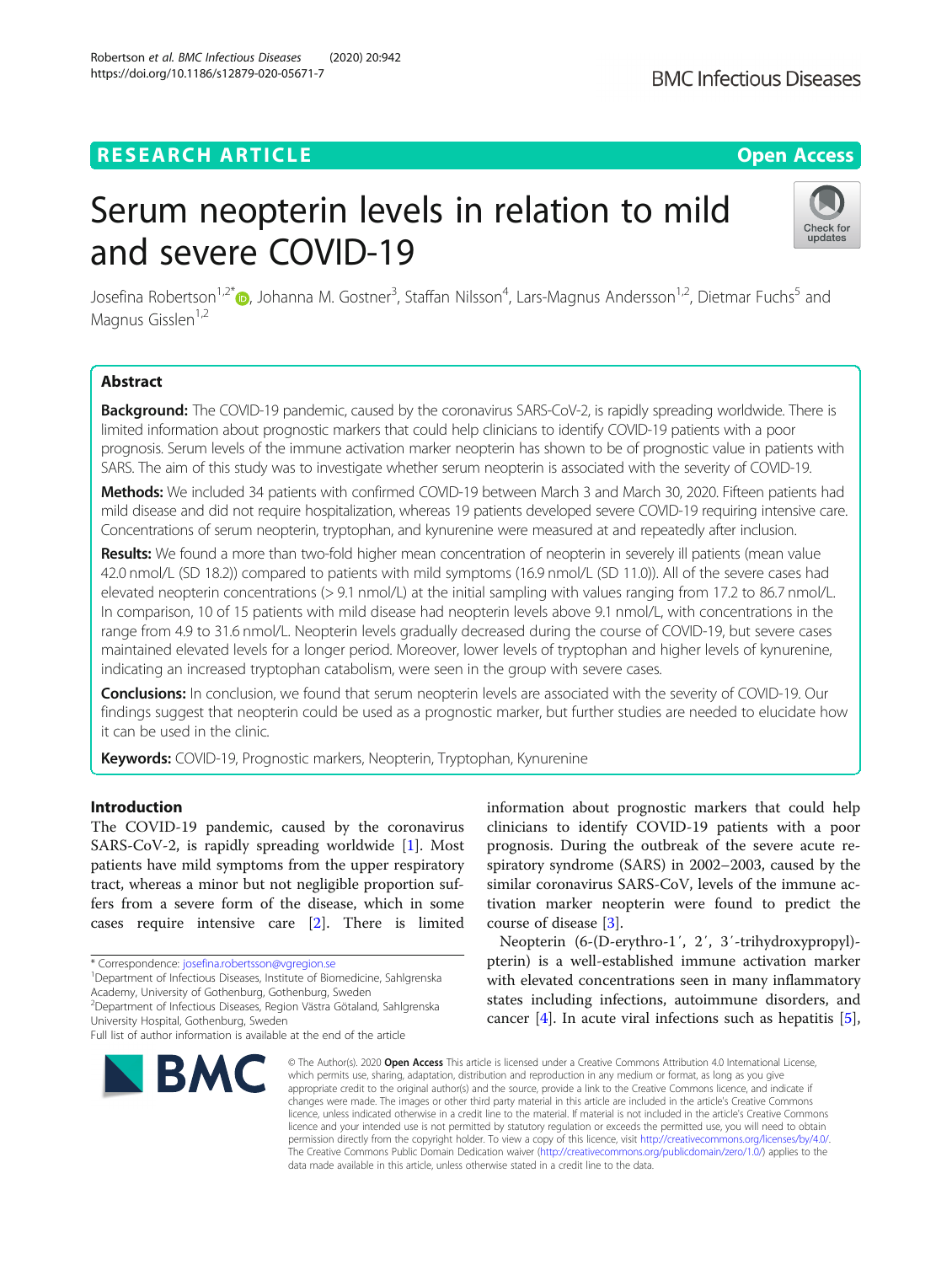Cytomegalovirus disease [[6\]](#page-5-0), Rubella [\[7](#page-5-0)], and dengue fever [\[8\]](#page-5-0), serum neopterin levels correlate with the activity of the disease, and can be detected before antibody production [\[4](#page-5-0)]. The elevation of neopterin originates mainly from the increased synthesis by human monocyte-derived macrophages, whereby interferon-gamma (IFN-y) is the most central activating cytokine [\[9](#page-5-0)]. IFN-y also promotes the conversion of the essential amino acid L-tryptophan (TRP) to N-formylkynurenine, which is rapidly converted into the more stable kynurenine (KYN), by induction of the antiproliferative and immunoregulatory enzyme indoleamine 2, 3-dioxygenase (IDO). The first step of the TRP breakdown is the rate-limiting step in the TRP catabolic route along the KYN axis, and the KYN to TRP ratio can be used as a measure of the IDO enzyme activity [[10\]](#page-5-0). Taken together, IFN-y mediated immune response to viral infections may lead to elevated neopterin levels, as well as increased TRP degradation and elevated KYN to TRP ratio [\[4](#page-5-0), [11](#page-5-0)].

In patients with SARS, elevated levels of neopterin were detected already at the day of symptom onset, and rose to a maximum level at day 3 [\[3\]](#page-5-0). Moreover, patients with higher levels of neopterin at an early stage suffered from a severer course of disease, including higher and longer period of fever, more severe dyspnea, longer hospitalization, and more complications [[3\]](#page-5-0). Considering these findings and the similarity of the coronaviruses, neopterin may be a useful prognostic marker for the course of COVID-19. The aim of this study was to investigate whether serum neopterin levels in COVID-19 patients are associated with the severity of disease.

# Methods

### Participants

We included 34 patients with COVID-19, who were admitted to the Department of Infectious Diseases at the Sahlgrenska University Hospital, Gothenburg, Sweden. All cases were confirmed with reverse transcriptase polymerase chain reaction (RT-PCR) from nasopharyngeal and throat aspirates. Fifteen patients had mild disease and did not require hospitalization, whereas 19 patients developed severe COVID-19 that in most cases required intensive care. Blood samples were collected between March 3 and March 30, 2020.

#### Serum neopterin, TRP, KYN, and IFN-y measurements

Serum neopterin concentrations were determined using enzyme-linked immunosorbent assay (ELISA) (BRAHMS GmbH, Hennigsdorf, Germany) as described by the manufacturer's instructions. Serum samples and standards were treated with Igepal (Sigma-Aldrich, Vienna, Austria; final concentration in serum or standards was  $2\%$  (v/v)). Sensitivity of the test was  $2 \text{ nmol/L}$  neopterin. The upper normal reference level was 9.1 nmol/L in serum [[12](#page-5-0)]. Serum TRP and KYN concentrations were

measured by a reverse-phase HPLC method [\[13](#page-5-0)], using a Varian ProStar HPLC system equipped with a solvent delivery module (model 210), an autosampler (model 400, both Varian ProStar), an UV-spectrometric detector (SPD-6A, Shimadzu), and a fluorescence detector (model 360, Varian ProStar). Varian Star Chromatography Workstation (version 6.30) software was used. To analyze serum IFN-y, we used the human IFN-gamma Quantikine ELISA (R&D-DIF50C) according to the manufacturer's instructions.

#### Statistical analyses

Descriptive statistics are shown for all variables involved in the analyses, presented as means with standard deviations. For statistical analyses, continuous variables were log<sub>10</sub> transformed. Student's t-test was used for group comparisons. Changes in log concentrations from first to last measure were analyzed with paired t-test. Associations were measured with Pearson correlation. To study the change in neopterin levels over time, we used a linear mixed effects model with severity (mild/severe), days since symptom onset, and age as covariates. An interaction term between severity and days since onset was included in the model. All statistical analyses were performed with the Statistical Package for the Social Sciences (SPSS) software version 25 (SPSS, Chicago, Illinois, USA) or Prism (GraphPad software version 8.0, La Jolla, California, USA). A significance level below 0.05 was considered as statistically significant.

## Results

The study population comprised 34 patients with COVID-19, of which 15 displayed mild symptoms (mean age 51.3 years (SD 13.7)), and 19 developed a severe form of the disease (mean age 61.3 years (SD 11.4)). Cough, myalgia, nasal congestion, fever, and sore throat were the most common symptoms among mild cases, whereas fever, cough, dyspnea, and fatigue were most frequent in severe cases (Table [1](#page-2-0)). Among severe cases, all but four required invasive mechanical ventilation, and three were in need of continuous renal replacement therapy. Four deaths occurred in this group. Comorbidities among mild cases were rare, while a majority of severe cases had one or more comorbidities, of which hypertension and diabetes mellitus were most frequent (Table [1\)](#page-2-0).

To test whether neopterin levels are associated with the severity of COVID-19, we compared serum neopterin concentrations between patients with mild and severe disease. We found a more than two-fold higher mean concentration of neopterin in severely ill patients (mean value 42.0 nmol/L (SD 18.2)) compared to patients with mild symptoms (16.9 nmol/L (SD 11.0)) (Table [2](#page-2-0), Figs. [1](#page-3-0) and [2\)](#page-3-0). All of the severe cases had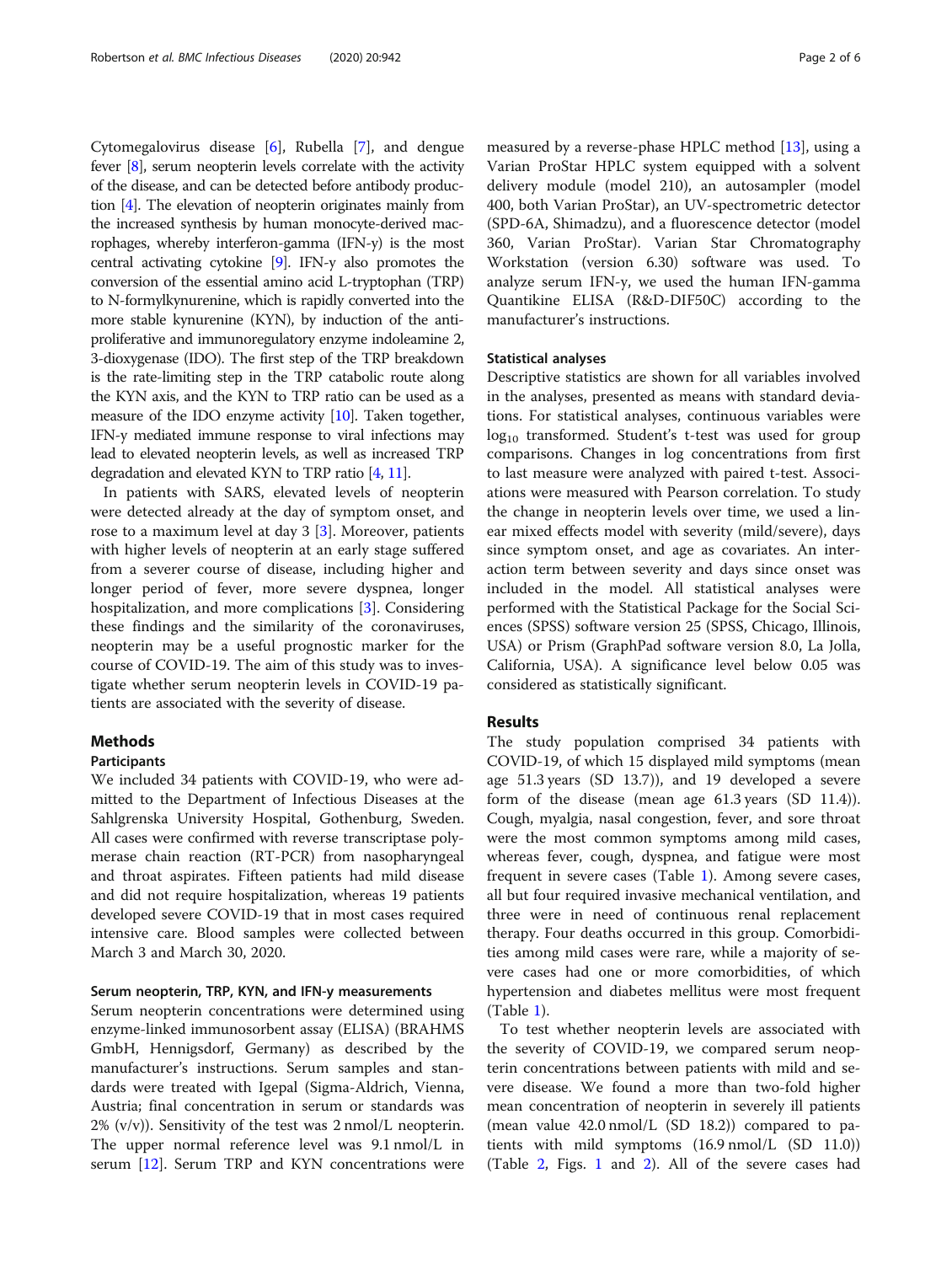<span id="page-2-0"></span>Robertson et al. BMC Infectious Diseases (2020) 20:942 Page 3 of 6

and severe COVID-19

Table 1 Clinical characteristics of included patients with mild

|                                                | Mild disease<br>$(n = 15)$ | Severe disease<br>$(n = 19)$ |  |
|------------------------------------------------|----------------------------|------------------------------|--|
| Gender (M/F)                                   | 6/9                        | 17/2                         |  |
| Age, years (SD)                                | 51.3 (13.7)                | 61.3(11.4)                   |  |
| Comorbidity, n (%)                             | 2(13)                      | 11(58)                       |  |
| Hypertension                                   | 0(0)                       | 11(58)                       |  |
| Diabetes mellitus                              | 1(7)                       | 6(32)                        |  |
| Coronary heart disease                         | 1(7)                       | 3(16)                        |  |
| Chronic obstructive<br>pulmonary disease       | 0(0)                       | 1(5)                         |  |
| Asthma                                         | 0(0)                       | 1(5)                         |  |
| Symptoms, n (%)                                |                            |                              |  |
| Fever                                          | 9(60)                      | 19 (100)                     |  |
| Cough                                          | 14 (93)                    | 18 (95)                      |  |
| Dyspnea                                        | 1(7)                       | 17 (89)                      |  |
| Fatigue                                        | 3(20)                      | 12(63)                       |  |
| Myalgia                                        | 11(73)                     | 5(26)                        |  |
| Sore throat                                    | 8(53)                      | 2(11)                        |  |
| Nasal congestion                               | 11(73)                     | 1(5)                         |  |
| Intensive care, n (%)                          | 0(0)                       | 17 (89)                      |  |
| Invasive mechanical<br>ventilation, n (%)      | 0(0)                       | 15 (79)                      |  |
| Continuous renal<br>replacement therapy, n (%) | 0(0)                       | 3(16)                        |  |
| Death, n (%)                                   | 0(0)                       | 4(21)                        |  |

M males, F females

elevated neopterin concentrations (> 9.1 nmol/L) at the initial sampling with values ranging from 17.2 to 86.7 nmol/L, measured at day 4–20 (mean 11.7 (SD 5.8); median 14) since onset of symptoms. In comparison, 10 of 15 patients with mild disease had neopterin levels above 9.1 nmol/L at day 2–19 (mean 10.2 (SD 9); median 9), with concentrations for the entire group in the range from 4.9 to 31.6 nmol/L. These results show that patients with severe COVID-19 display higher levels of

Table 2 Concentrations of neopterin and amino acids from the study population divided into two groups based on disease severity

|                    | Mild $(n = 15)$<br>Mean (SD) | Severe $(n = 19)$<br>Mean (SD) | p-value    |
|--------------------|------------------------------|--------------------------------|------------|
| Days since onset   | 10.2(9.0)                    | 11.7(5.8)                      |            |
| Neopterin, nmol/L  | 16.9 (11.0)                  | 42.0 (18.2)                    | p < 0.0001 |
| Tryptophan, µmol/L | 56.3 (11.6)                  | 31.9 (13.0)                    | p < 0.0001 |
| Kynurenine, µmol/L | 2.6(0.7)                     | 4.3(1.4)                       | p < 0.0001 |
| KYN/TRP *1000      | 47.5 (15.1)                  | 163.4 (117.5)                  | p < 0.0001 |
| IFN-y, pg/mL       | 6.7(5.0)                     | 21.4 (20.8)                    | p < 0.001  |

Means and standard deviations (SD) are shown

KYN/TRP kynurenine to tryptophan ratio, IFN-y interferon-gamma

neopterin than mild cases. Since renal insufficiency may affect serum neopterin levels [\[14](#page-5-0)], we analyzed creatinine levels in relation to neopterin in severe cases. However, no significant correlation was found ( $r = 0.36$ ,  $p =$ 0.13). Moreover, we found no association between neopterin levels and C-reactive protein (CRP) or Blymphocytes among the severely ill (data not shown).

As a next step, we studied the trajectory of neopterin during the progression of COVID-19 by repeated measurements. We found that serum neopterin levels decreased over time, regardless of mild or severe disease  $(p < 0.0001$ , Fig. [3](#page-4-0)). At day 14 after symptom onset, the group with severe disease displayed 2.3 times higher neopterin levels than patients with mild disease. Moreover, neopterin concentrations decreased 23% per week in severe cases compared to 31% per week in mild cases. The difference in slope was, however, not significant  $(p = 0.23)$ . Twelve of the patients with mild disease had normal levels (< 9.1 nmol/L) at the last measurement. In contrast, only one patient among the severely ill returned to a normal level during the study period (Fig. [3\)](#page-4-0). These results show that neopterin levels gradually decrease during the course of COVID-19, but that severe cases maintain elevated levels for a longer period. Collectively, our findings indicate an association between neopterin and the severity of COVID-19.

Furthermore, we investigated TRP, KYN, and IFN-y concentrations in relation to mild and severe COVID-19. As seen in Fig. [1,](#page-3-0) we found lower levels of TRP and higher levels of KYN in severe cases, as compared to mild cases. This indicates that a severe form of COVID-19 is associated with an increased TRP catabolism. Additionally, KYN/TRP concentrations closely correlated to neopterin ( $r = 0.7$ ,  $p < 0.0001$ , Fig. [4\)](#page-4-0). Analysis of IFN-y in serum revealed significantly higher levels in severe cases compared to mild cases (Table 2), and the levels of IFN-y correlated to neopterin ( $r = 0.8$ ,  $p < 0.0001$ ).

#### **Discussion**

In the present study, we investigated if serum neopterin levels in patients with COVID-19 are associated with the severity of disease. We report that higher neopterin concentrations were seen in patients who developed severe disease compared to patients with mild disease. In the group with severe COVID-19, we also found an increased metabolism of TRP, as expressed by higher KYN to TRP ratio.

The observed difference in neopterin concentrations between mild and severe COVID-19 is in agreement with previous results from SARS patients [\[3](#page-5-0)]. In that study, higher neopterin levels were associated with a longer fever period, as well as a severer course of disease. Moreover, a recent report on hospitalized COVID-19 patients showed that neopterin levels were significantly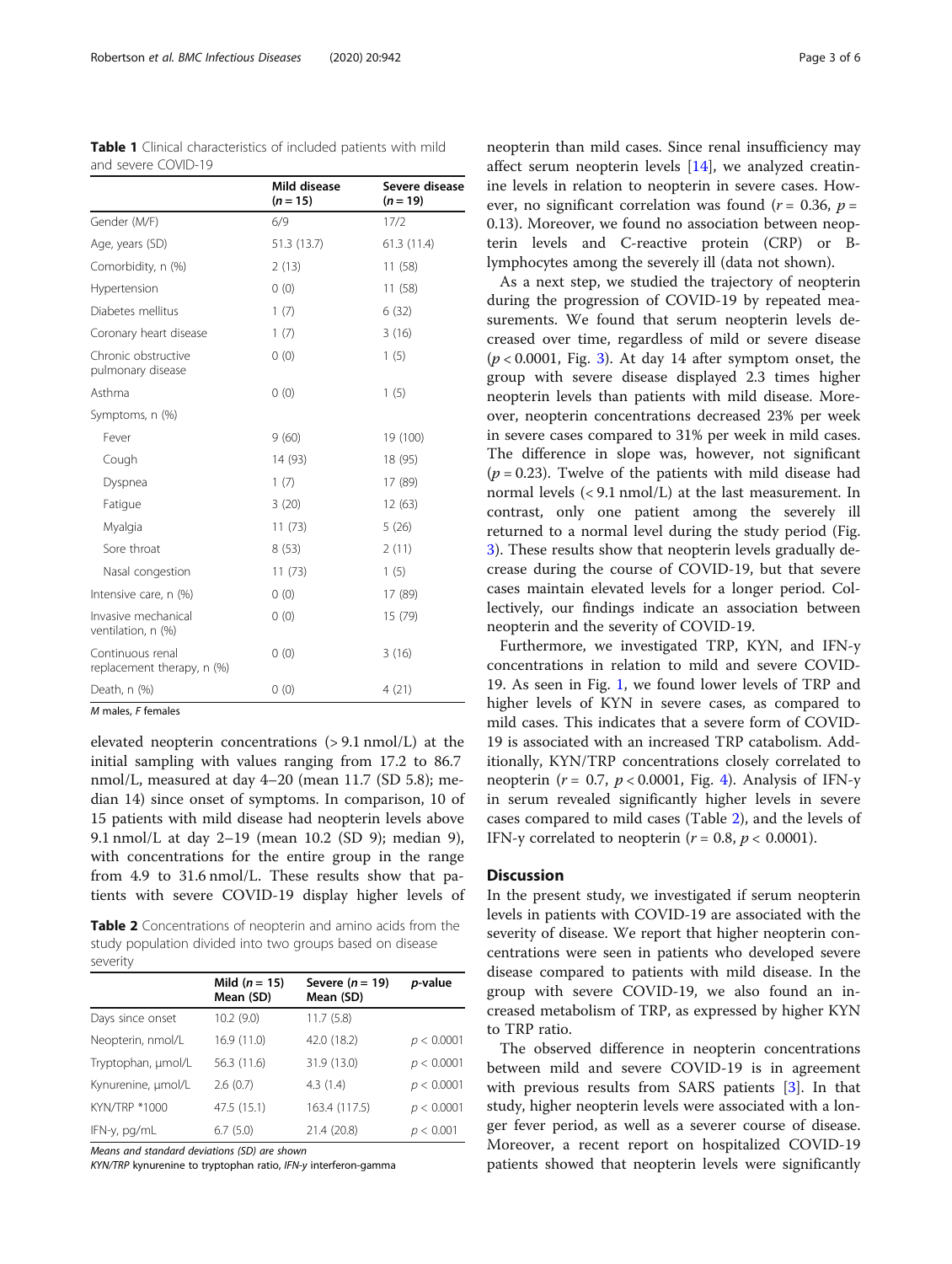<span id="page-3-0"></span>

higher in severe cases compared to mild cases [[15\]](#page-5-0). Besides supporting these findings, our study adds the trajectory of neopterin levels with repeated measurements, where we found that most patients with mild symptoms returned to normal neopterin levels at the end of the study period. In contrast, neopterin levels remained elevated during the course of disease in the severely ill. This probably illustrates a more advanced and prolonged inflammatory state, as suggested by others  $[16]$  $[16]$ .

The elevated levels of neopterin and IFN-y in severely ill patients with COVID-19 indicate a potent stimulation

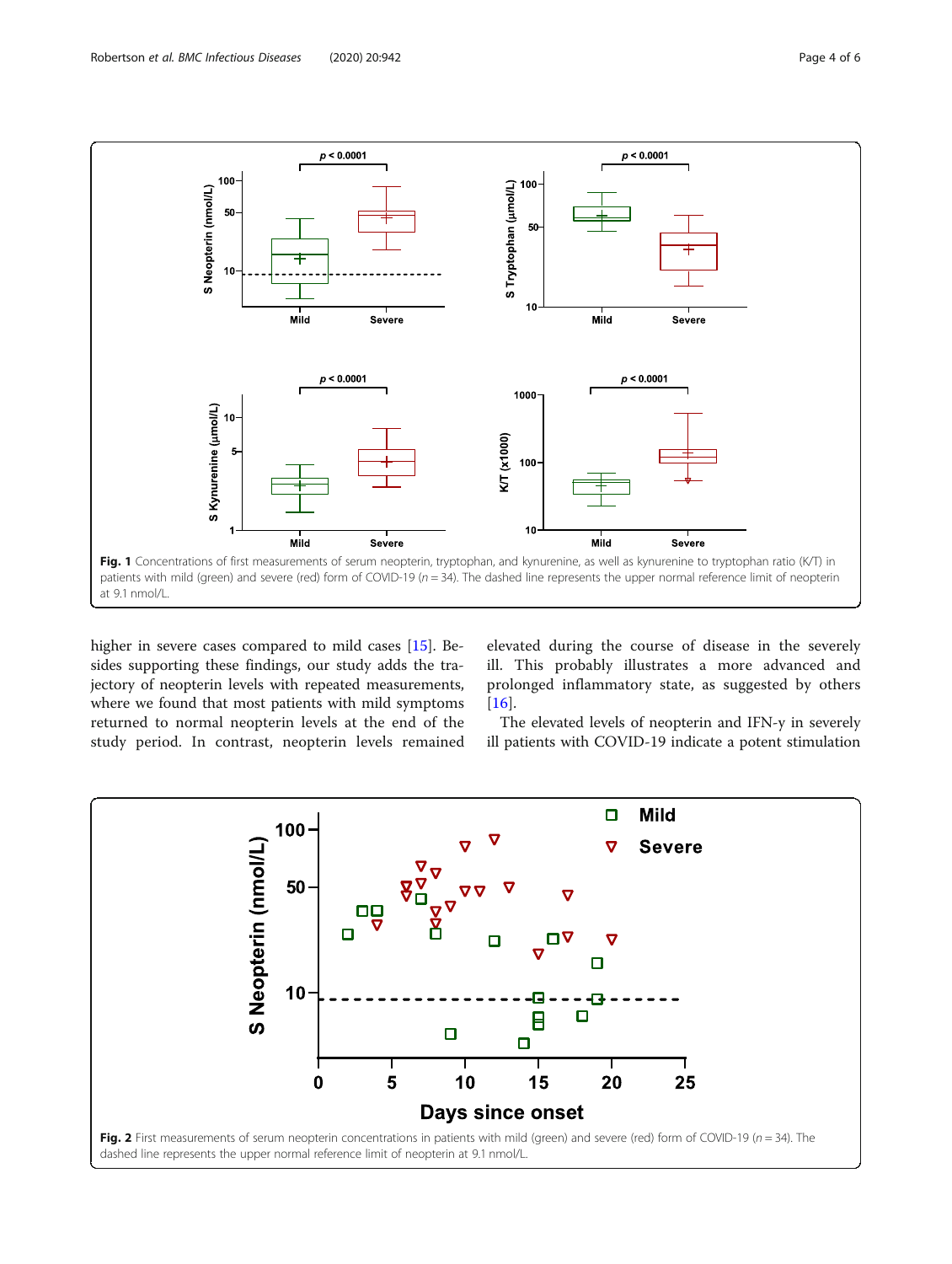<span id="page-4-0"></span>

of the monocyte/macrophage–T cell interplay during the symptomatic period [[9\]](#page-5-0). Our detection of high neopterin concentrations already at day 2 after symptom onset suggests an early inflammatory response to SARS-CoV-2. Likewise, the study of SARS patients [\[3](#page-5-0)], and also a study of dengue fever [[8\]](#page-5-0), found neopterin elevation at the first day of symptoms. The characteristics of neopterin being elevated at an early stage of disease, as well as being associated to disease severity, suggest it as a useful prognostic marker for COVID-19.

The increased KYN to TRP ratio in patients with severe COVID-19 reflects an increased TRP catabolism.

Similar findings have been presented for HIV-infected patients with a progressive disease [[17\]](#page-5-0). TRP deprivation is an effective strategy of the Th1-type immune response to reduce undesirable proliferation of pathogens and infected cells [\[18](#page-5-0)], which may be useful for disease control in COVID-19.

When interpreting our results, one must consider the potential involvement of renal function [\[14](#page-5-0)]. Acute kidney injury has been found in 50% of fatal COVID-19 cases [\[19\]](#page-5-0). In this context, the lack of creatinine measurements in mild cases make out a limitation of the present study. However, we found no correlation